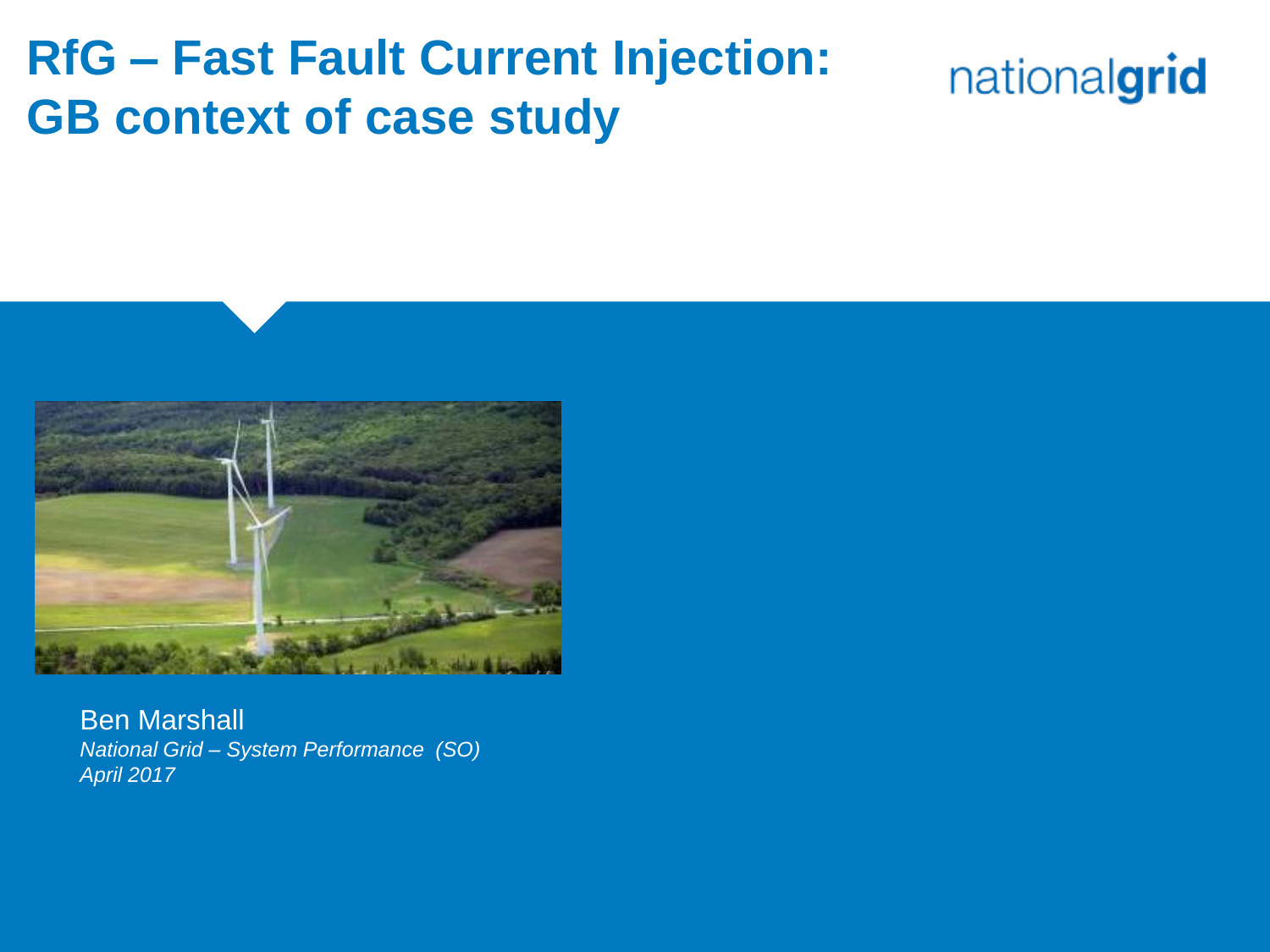



- Voltage dip propagation contour across SW area.
- How SW compares to other GB regions
- How SCL changes over time in these regions (assuming Tx sources only supporting).
- **Conclusions**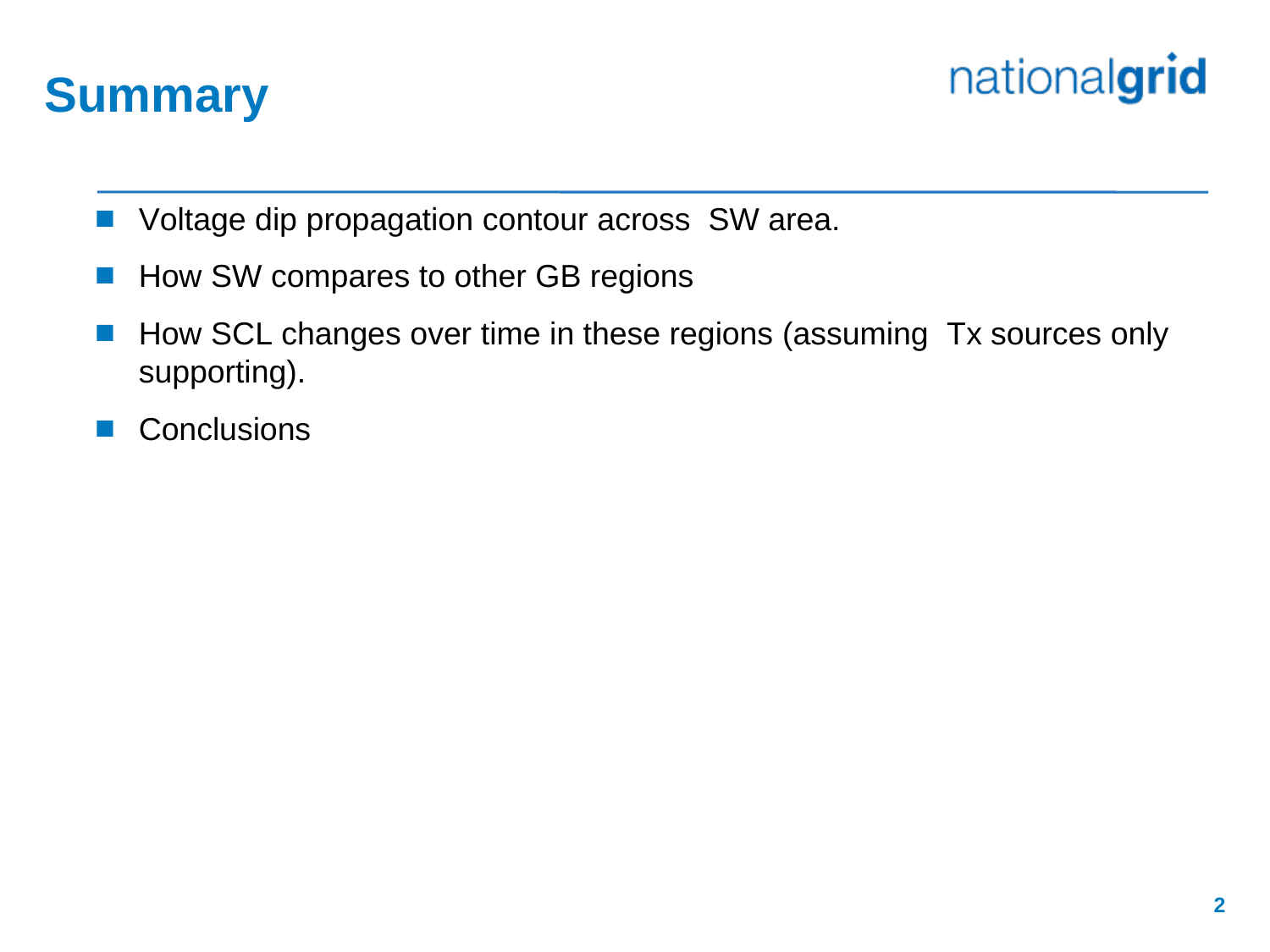#### **Voltage dip Propagation across SW area**

- For a fault at Indian Queens voltage dip below 0.3 up to Hinkley Point.
- Broad equivalent impact for loss of large machine in area and simulations as discussed.
- High potential for > maximum infeed loss

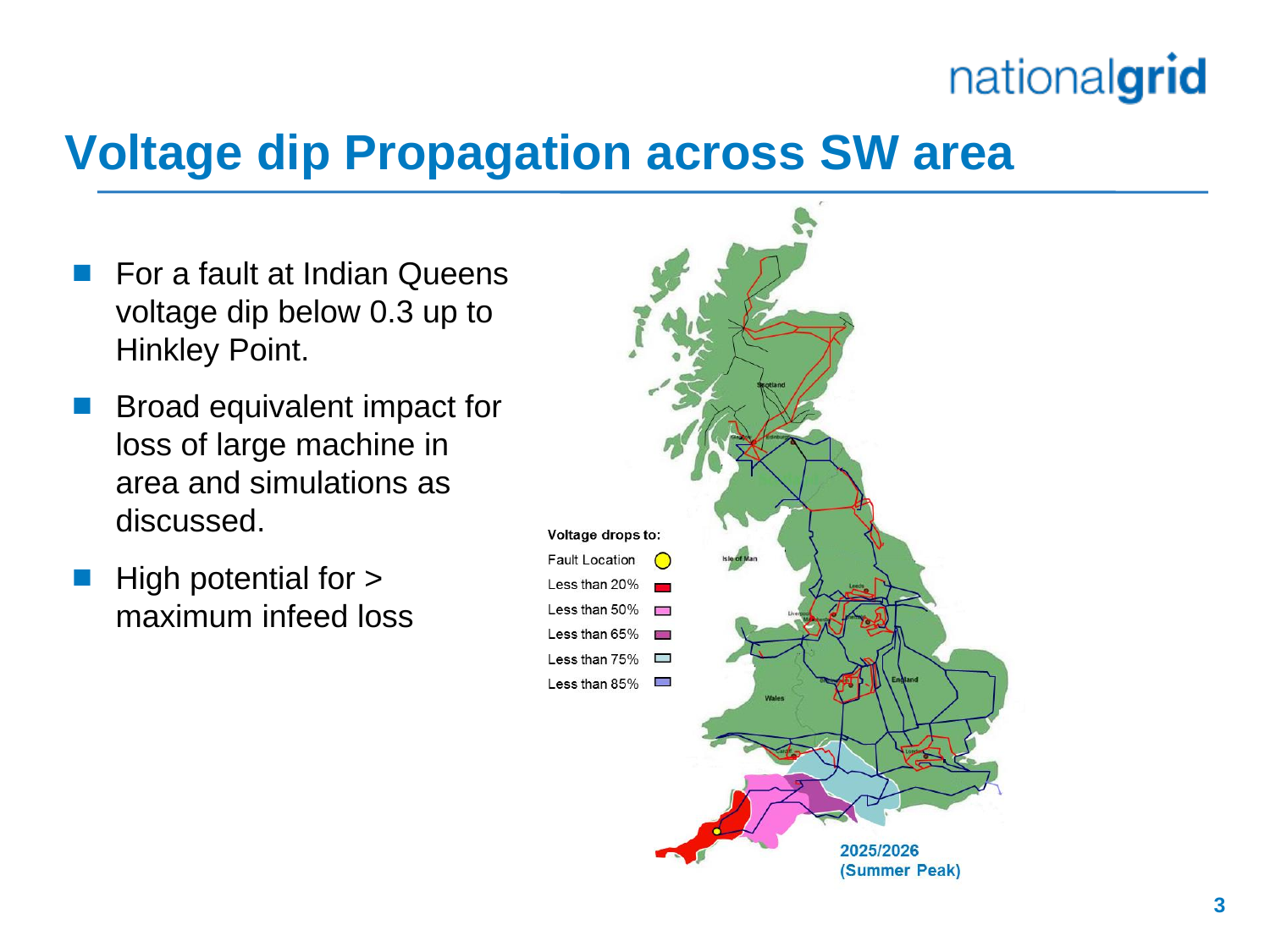#### **SCL regions of GB**

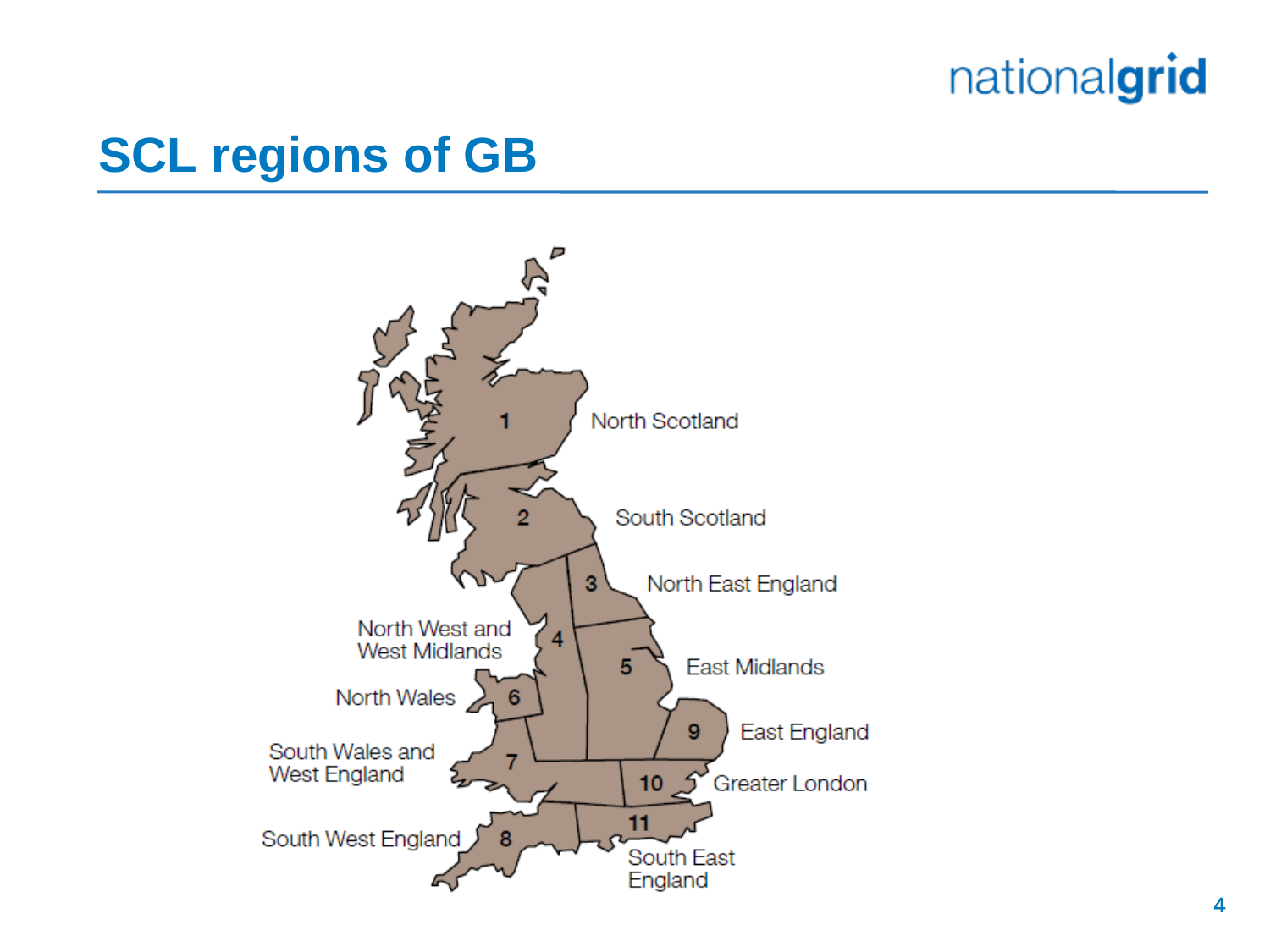#### **How SW compares to other areas of GB**

|      |                                            | <b>GC048 study</b>              |                                               |                                | <b>Future Of Energy documents</b>          |                                  |                                            |                                              |                                                  |                                |
|------|--------------------------------------------|---------------------------------|-----------------------------------------------|--------------------------------|--------------------------------------------|----------------------------------|--------------------------------------------|----------------------------------------------|--------------------------------------------------|--------------------------------|
| Area |                                            | <b>SCL studied</b><br>2025 (kA) | <b>DG</b><br><b>installed</b><br>2025<br>(MW) | <b>DG studied</b><br>2025 (MW) | <b>FES2025</b><br>max DG<br>output<br>(MW) | FES2025 min<br>DG output<br>(MW) | SOF regional SCL confidencemin<br>min (kA) | SOF regional SCL SOF regional<br>95%<br>(kA) | <b>SCL 95%</b><br>confidence max SCL max<br>(kA) | <b>SOF</b><br>regional<br>(kA) |
|      | <b>North</b>                               |                                 |                                               |                                |                                            |                                  |                                            |                                              |                                                  |                                |
|      | 1Scotland                                  | N/A                             | N/A                                           | N/A                            | 1839.5                                     | 1167.6                           | 6.8                                        | 11.9                                         | 16.5                                             | 18.6                           |
|      | <b>South</b><br>2Scotland                  | N/A                             | N/A                                           | N/A                            | 2941.8                                     | 2024.4                           | 9.5                                        | 13.1                                         | 20                                               | 21                             |
|      | <b>North East</b><br>3England              | N/A                             | N/A                                           | N/A                            | 1360.6                                     | 885.4                            | 10.8                                       | 14.4                                         | 29.3                                             | 34.1                           |
|      | <b>North West</b><br>and West<br>4Midlands | N/A                             | N/A                                           | N/A                            | 3338.1                                     | 1990.1                           | 0.7                                        | 5.7                                          | 21.1                                             | 22                             |
|      | <b>5East Midlands</b>                      | N/A                             | N/A                                           | N/A                            | 3540.8                                     | 2029.3                           | 2.7                                        | 7.1                                          | 24.4                                             | 28.4                           |
|      | 6North Wales                               | N/A                             | N/A                                           | N/A                            | 740.1                                      | 594.3                            | 13.3                                       | 21.6                                         | 36.1                                             | 38                             |
|      | <b>South Wales</b><br>and West<br>7england | N/A                             | N/A                                           | N/A                            | 3677.3                                     | 2300.5                           | 6.4                                        | 9.8                                          | 26.2                                             | 30.4                           |
|      | <b>South West</b><br>8England              | 16.3                            | 2522.4                                        | 2411                           | 3213                                       | 1999.7                           | 2.4                                        | 7.3                                          | 22.1                                             | 25.9                           |
|      | 9East England                              | N/A                             | N/A                                           | N/A                            | 3934.5                                     | 2543.1                           | 9.1                                        | 17.4                                         | 41.5                                             | 45.6                           |
|      | Greater<br>10London                        | N/A                             | N/A                                           | N/A                            | 1716                                       | 1104.4                           | 6.2                                        | 14.2                                         | 32.4                                             | 35.7                           |
|      | <b>South East</b><br>11England             | 23.95345696N/A                  |                                               | N/A                            | 2059                                       | 1268.2                           | 7.6                                        | 15.1                                         | 27.9                                             | 31.7                           |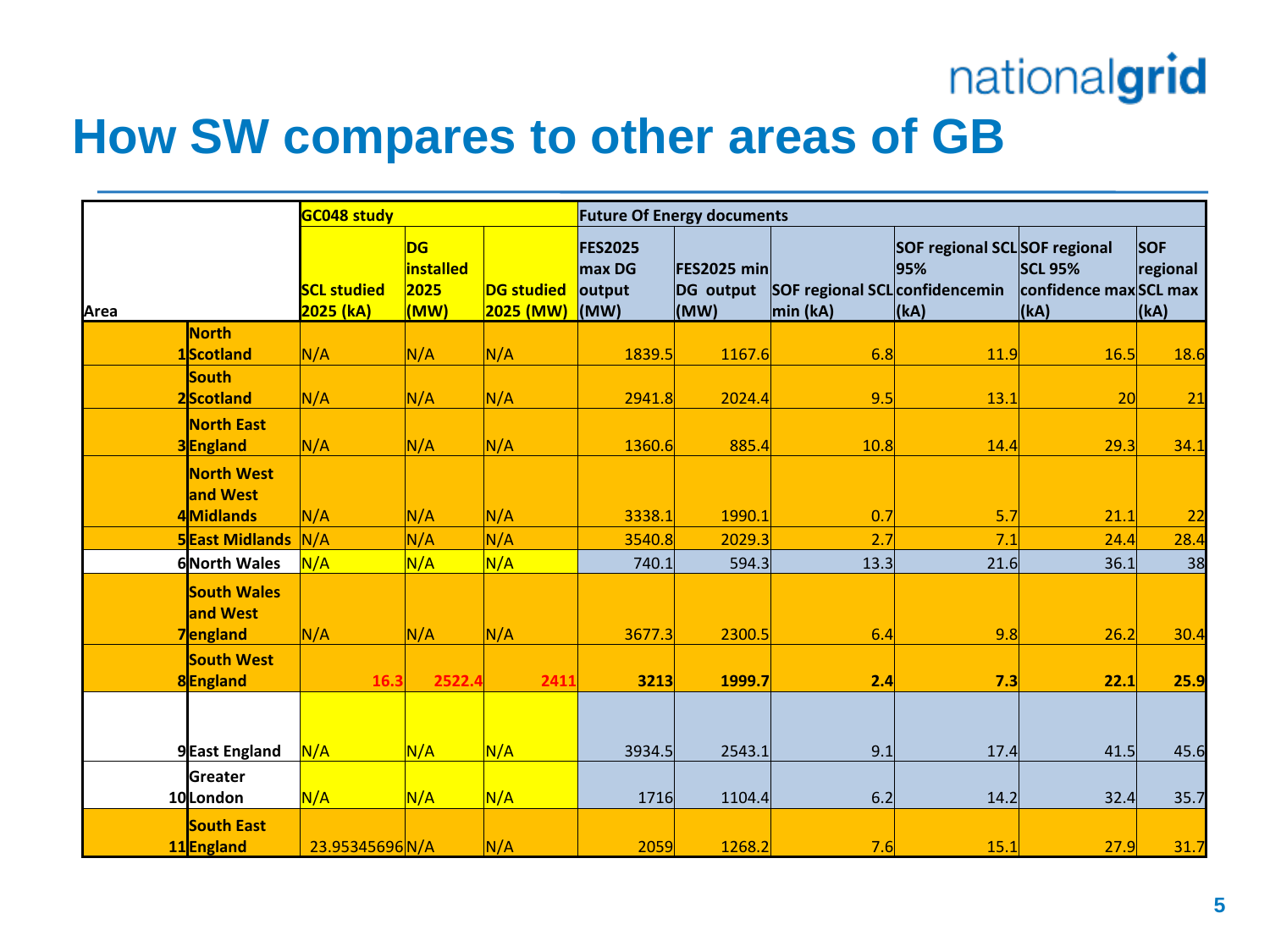#### **How SCL changes over time**



#### 2021/2 is a critical juncture as energy environment develops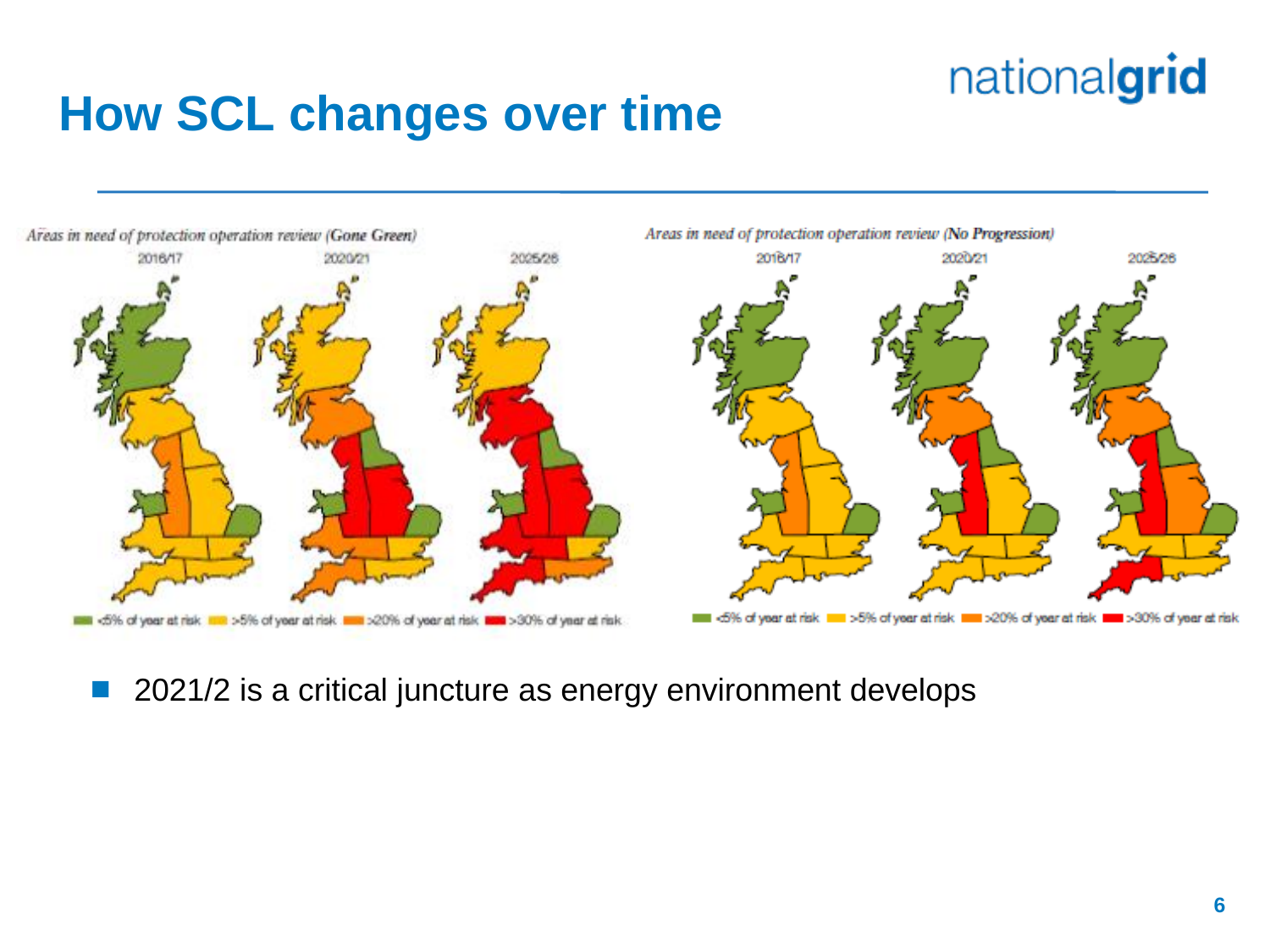### **How DG changes over time**



nationalgrid